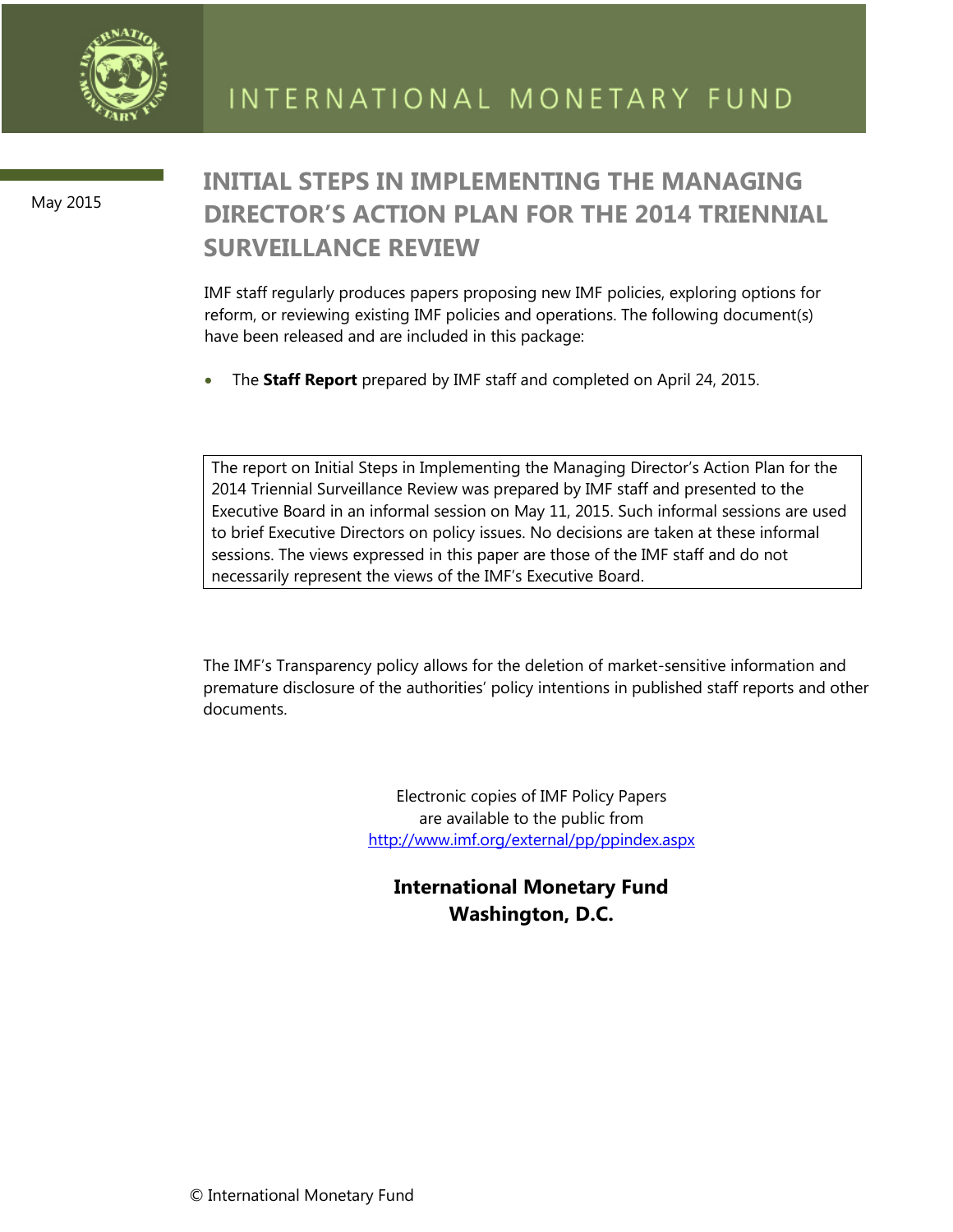

April 24, 2015

## **INITIAL STEPS IN IMPLEMENTING THE MANAGING DIRECTOR'S ACTION PLAN FOR THE 2014 TRIENNIAL SURVEILLANCE REVIEW**

# **EXECUTIVE SUMMARY**

In November 2014, the Managing Director set out a five-year *Action Plan for Strengthening Surveillance* in line with the goals of the 2014 Triennial Surveillance Review (TSR). In response to Executive Directors' request for an early update, this report outlines the initial steps taken to operationalize the Action Plan. Many initiatives will take time to be fully embedded in the Fund's surveillance products and its day-to-day dialogue with member countries.

This initial phase focused on putting in place the building blocks to support teams engaging in surveillance. This includes revising guidance to staff in line with the TSR priorities, investing in tools and staff training to boost capacity, and revamping work practices. Ongoing engagement among staff will be critical, both to raise awareness and to understand the issues teams are facing. Managers will play a vital role in implementing changed work practices, and the new leadership framework will support this. While not all initiatives are equally advanced given their different starting points or varying complexity, work is moving forward in all three of the broad pillars of the TSR:

**Deepening risk and spillover analysis.** Staff is making a concerted effort to develop new approaches to macrofinancial surveillance, including through area department led pilot cases, enhanced technical support from functional departments, and a more collaborative approach to build skills and share knowledge. Synergies among initiatives are helping to drive progress in other areas, notably macroprudential policy advice and balance sheet analysis. Efforts to better integrate bilateral and multilateral surveillance, through a more effective flow of ideas between departments, are underway.

**More tailored and expert policy advice**. To better adapt our advice to the changing needs of member countries, staff is laying the groundwork for more detailed and tailored macro-structural analysis and ensuring that our fiscal advice continues to be 'state of the art'. Efforts to leverage cross-country experience have gained momentum.

**Achieving greater impact**. Staff is promoting more client focused communication, including exploring ways for more effective two-way dialogue with member countries, and promoting greater clarity in its multilateral messages. Staff is also developing principles to better understand and address perceptions of evenhandedness.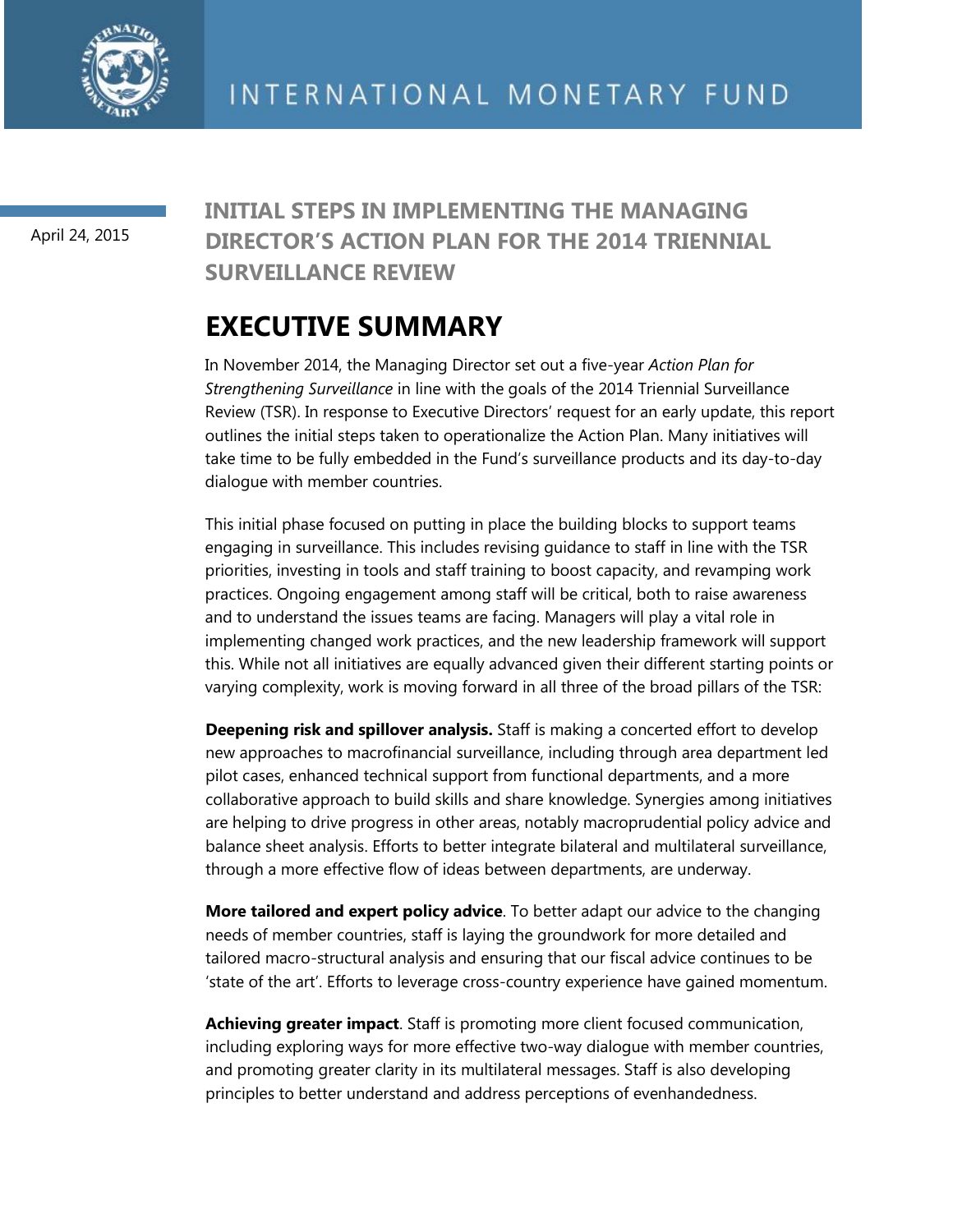### Approved By **Siddharth Tiwari**

Prepared by an SPR team led by Karen Ongley, comprising Zsofia Arvai, R. Sean Craig, and Michael Perks, under the general guidance of Taline Koranchelian and in consultation with departments

## **CONTENTS**

| <b>BOXES</b>                                                                                     |  |
|--------------------------------------------------------------------------------------------------|--|
|                                                                                                  |  |
| 2. Snapshot of Progress on Intial Steps to Implement the Managing Director's Action Plan _____ 6 |  |
| <b>FIGURES</b>                                                                                   |  |
|                                                                                                  |  |
|                                                                                                  |  |
| <b>ANNEX</b>                                                                                     |  |

| I. TSR Action Plan Scorecard |  |
|------------------------------|--|
|------------------------------|--|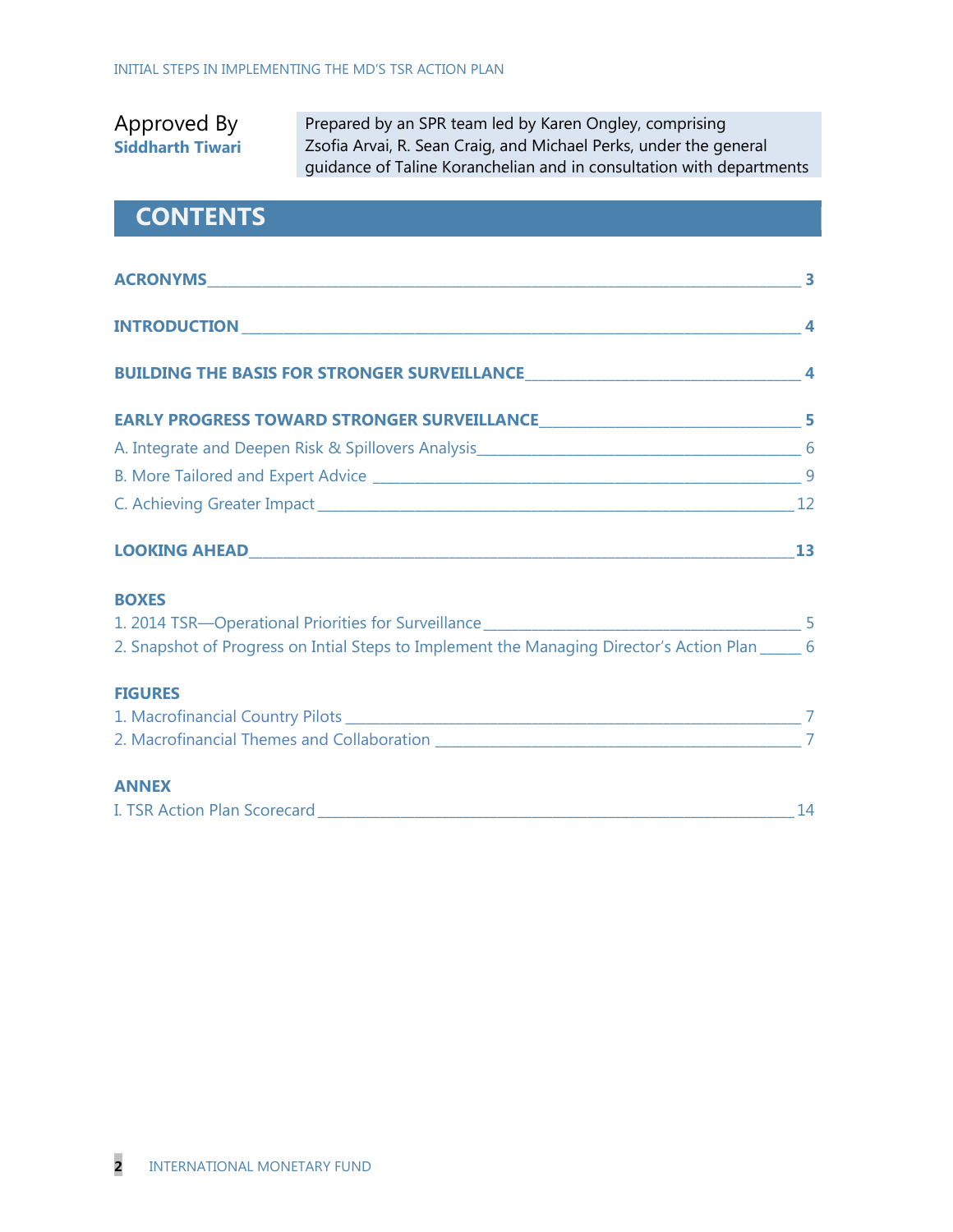## **Acronyms**

| AFR         | African Department                                     |
|-------------|--------------------------------------------------------|
| <b>APD</b>  | Asia & Pacific Department                              |
| AM          | Advanced market                                        |
| <b>COM</b>  | <b>Communications Department</b>                       |
| EBA         | <b>External Balance Assessment</b>                     |
| EM          | Emerging market                                        |
| <b>EUR</b>  | <b>European Department</b>                             |
| <b>FSAP</b> | <b>Financial Stability Assessment Program</b>          |
| <b>GFSR</b> | <b>Global Financial Stability Report</b>               |
| <b>GPA</b>  | Global Policy Agenda                                   |
| G-RAM       | <b>Global Risk Assessment Matrix</b>                   |
| ICD         | Institute for Capacity Development                     |
| KM          | Knowledge Management                                   |
| <b>LICs</b> | Low-Income Countries                                   |
| <b>MCD</b>  | Middle East & Central Asia Department                  |
| <b>MCM</b>  | Monetary and Capital Markets Department                |
| <b>OECD</b> | Organisation for Economic Co-operation and Development |
| Pilot ESR   | Pilot External Sector Report                           |
| <b>REO</b>  | Regional Economic Outlook                              |
| <b>RES</b>  | <b>Research Department</b>                             |
| <b>STA</b>  | <b>Statistics Department</b>                           |
| <b>TSR</b>  | <b>Triennial Surveillance Review</b>                   |
| <b>WEO</b>  | <b>World Economic Outlook</b>                          |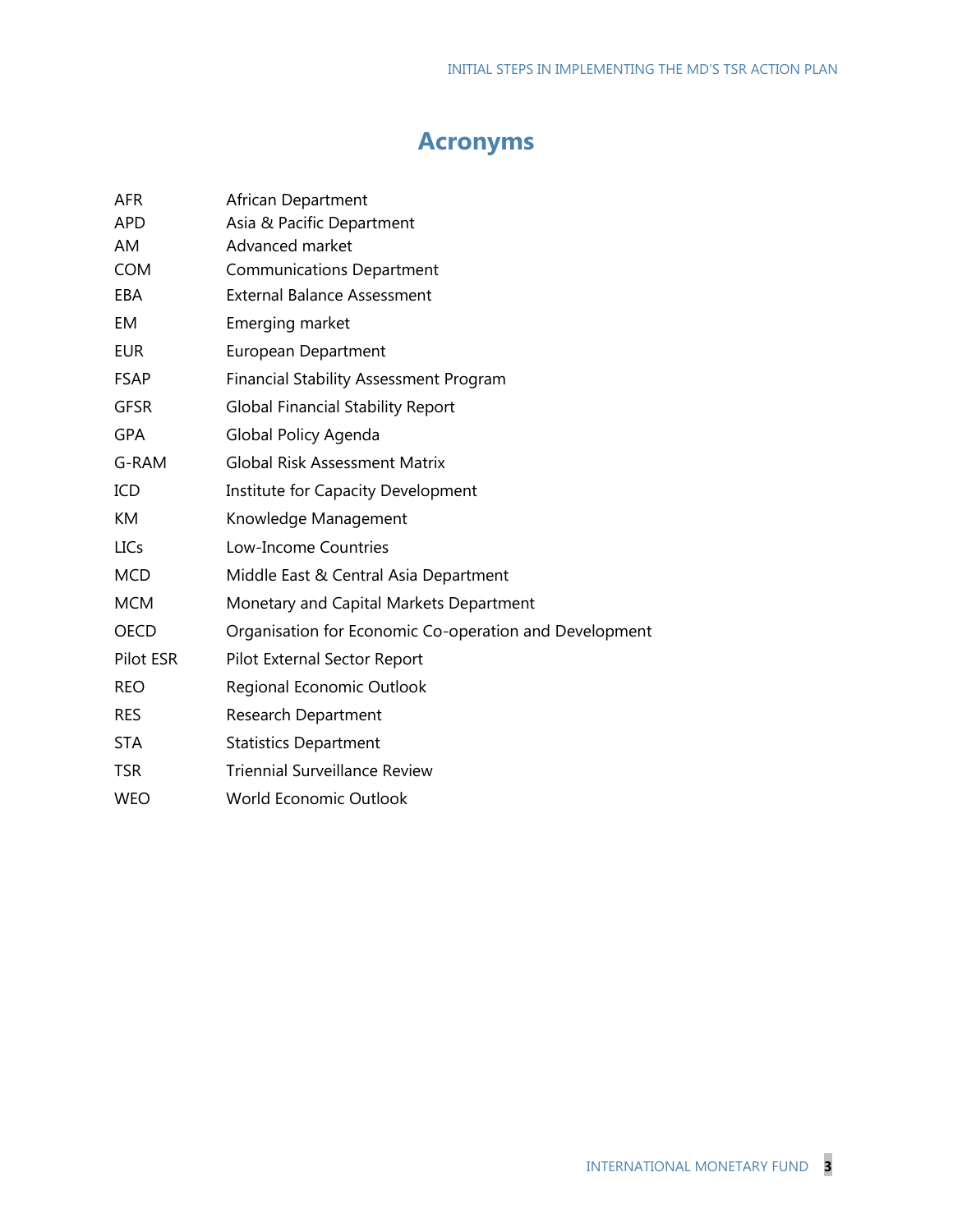# **INTRODUCTION**

**1. This report provides an update on initial steps to operationalize the Managing Director's November 2014** *Action Plan for Strengthening Surveillance***.** 1 The Action Plan lays out a five-year plan to support the goals of the 2014 Triennial Surveillance Review (TSR). Executive Directors requested an early update to ensure they remain engaged during the implementation phase. Staff has made important early progress, commencing work across a number of key areas. However, many initiatives will take time to come to fruition or to be fully embedded in the Fund's surveillance products and our day-to-day dialogue with member countries. Accordingly, this report does not provide an assessment of how the 2014 TSR recommendations are reflected in surveillance. Instead, it focuses on the initial steps taken and initiatives underway to implement the Action Plan.

# **BUILDING THE BASIS FOR STRONGER SURVEILLANCE**

**2. Over the past six months, staff has launched a number of initiatives to refocus surveillance toward achieving the operational priorities in the 2014 TSR** (Box 1). Reorienting and strengthening surveillance is inherently a longer term endeavor. In this initial phase, staff has focused on putting in place the building blocks to better support the day-to-day work of teams engaging in surveillance. These efforts can be largely characterized around two, complementary tracks of work.

- The first focuses on overarching follow-up to the TSR to help raise awareness and guide surveillance practices going forward. The updated *[Guidance Note for Surveillance under](http://www.imf.org/external/np/pp/eng/2015/031915.pdf)  Article [IV Consultations](http://www.imf.org/external/np/pp/eng/2015/031915.pdf)* (hereafter, Surveillance Guidance Note) was circulated to the Board in March. It provides insights into how to strengthen and tailor surveillance to the circumstances of individual countries, in line with the TSR priorities. In parallel, the TSR team met with departments to discuss the TSR findings and recommendations, and the issues relevant to each department in taking forward the Action Plan. Staff has also begun to regularly assess and identify examples of good practices in Article IV consultation staff reports across 10 areas, $^2$ which will be made available to country teams.
- The second track of work focuses on investing in analytical tools and revamping work practices as a basis to further strengthen surveillance. Several of the workstreams flowing from the TSR are devoting considerable attention to improving tools and upgrading skills. ICD, working with MCM, is scaling up in-house training and designing targeted curricula to help build skills in areas of growing importance, such as macrofinancial analysis as well as data and knowledge

 $\overline{a}$ 

<sup>&</sup>lt;sup>1</sup> 2014 Triennial Surveillance Review[—Managing Director's Action Plan for Strengthening Surveillance](http://www.imf.org/external/np/pp/eng/2014/112114.pdf), November 21, 2014. For other TSR material, please see the [2014 Triennial Surveillance Review](http://www.imf.org/external/np/spr/triennial/2014/index.htm) page on www.imf.org.

 $^2$  These areas include: spillover analysis; risk assessments and scenarios; macrofinancial analysis; monetary and macroprudential policy; fiscal policy; external sector assessments; macrostructural analysis; policy mix and/or thematic Article IV reports; cross-country policy experiences; and past policy advice.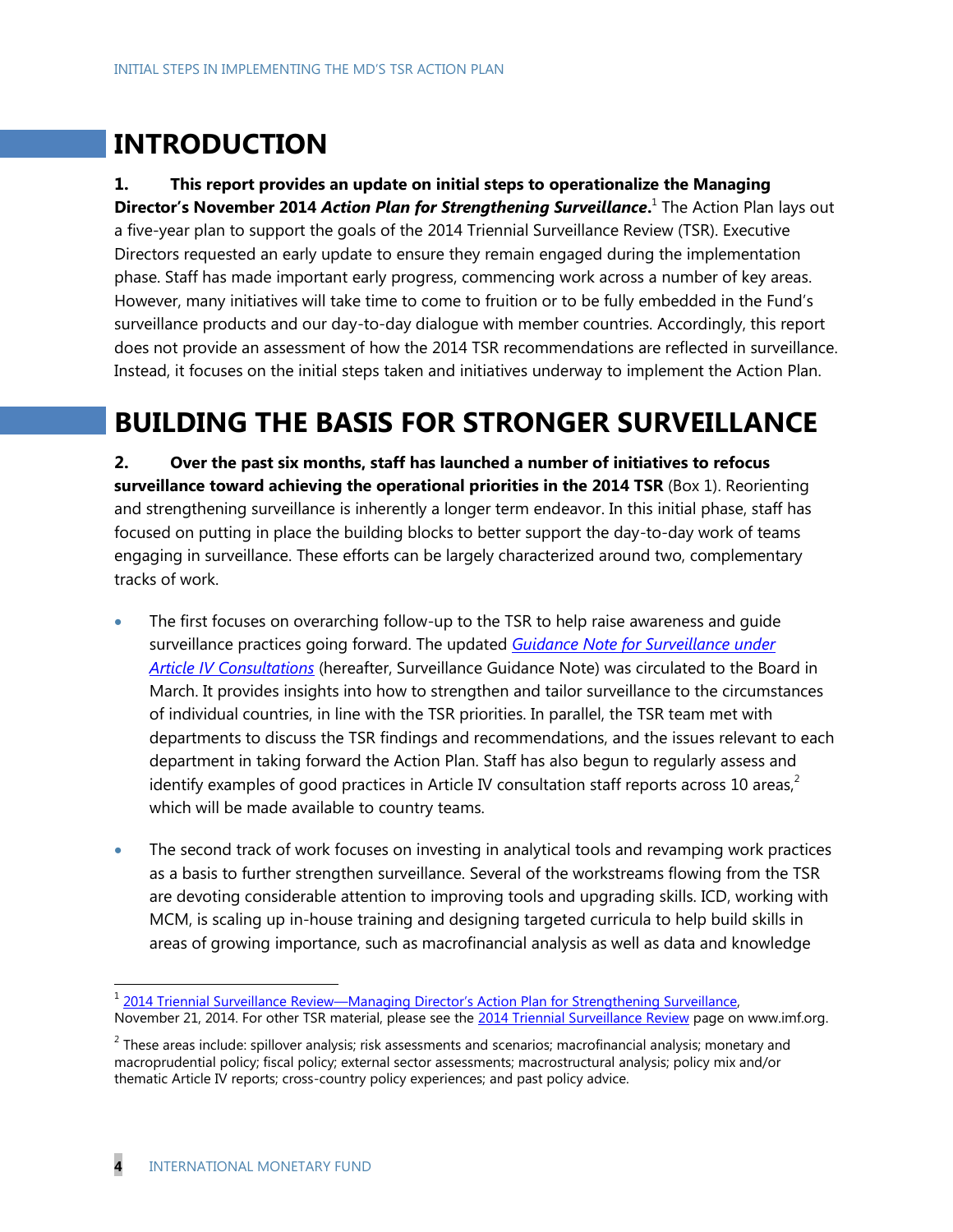management. Work practices are also being reoriented to better leverage skills through interdepartmental collaboration, enhanced review, and knowledge sharing.

Elements of these two tracks are reflected in the work underway across different priority areas, which are discussed in more detail in the following section.

#### **Box 1. 2014 TSR—Operational Priorities for Surveillance**

The 2014 TSR identified five operational priorities for 2014–19 to ensure that Fund surveillance supports sustainable growth in a post-crisis interconnected world:

- *Risks and Spillovers.* Integrate bilateral and multilateral surveillance, include alternative risk scenarios in Article IV consultations as relevant, and revive national balance sheet analyses.
- *Macrofinancial Surveillance.* Make macrofinancial analysis an integral part of Article IVs, and step up advice on macro-prudential policy to address financial risks, particularly in integrated economies.
- **Structural Policy Advice.** Recognize all macro-critical structural issues and their macroeconomic implications; and follow principles for advice: macro-criticality, and Fund expertise or interest in a 'critical mass' of the membership.
- *Cohesive and expert policy advice.* Move towards thematic Article IV staff reports, build advice on cross-country policy experiences, strengthen TA integration in surveillance, and enhance collaboration with other international organizations in specific areas.
- *Client-focused approach.* Monitor engagement; and expand the coverage of follow-up on past policy advice in Article IV staff reports.

## **EARLY PROGRESS TOWARD STRONGER SURVEILLANCE**

**3. There has been good progress in initiating work in the TSR priority areas in the months since the MD's Action Plan**. While not all initiatives are equally advanced given their different starting points or varying complexity, staff has focused on driving forward initiatives that underpin the new surveillance priorities—such as mainstreaming macrofinancial analysis and building a stronger basis for macrostructural analysis. Initiatives in some areas—in particular, further deepening risk and spillover analysis—are helped by the considerable investment the Fund has made in this area following the 2011 TSR. Similarly, efforts to enhance the analytical basis for fiscal advice, as a core area of Fund expertise, have the advantage of starting from a higher base. Progress in other areas, such as macro-structural issues, is inevitably at an earlier stage. Staff is also moving forward with efforts to address perceptions on evenhandedness and improve knowledge management, both of which are key institutional priorities. Box 2 provides a snapshot of progress on initial steps toward implementing the key elements of the Action Plan.

### **4. A central tenet of the TSR was to strive for surveillance that continues to better capture global interconnections, while also adapting to the emerging needs of members.** For

the Fund to effectively deliver on that goal, it is imperative that surveillance becomes more risk-based and better tailored to the needs of member countries. The recent streamlining exercise in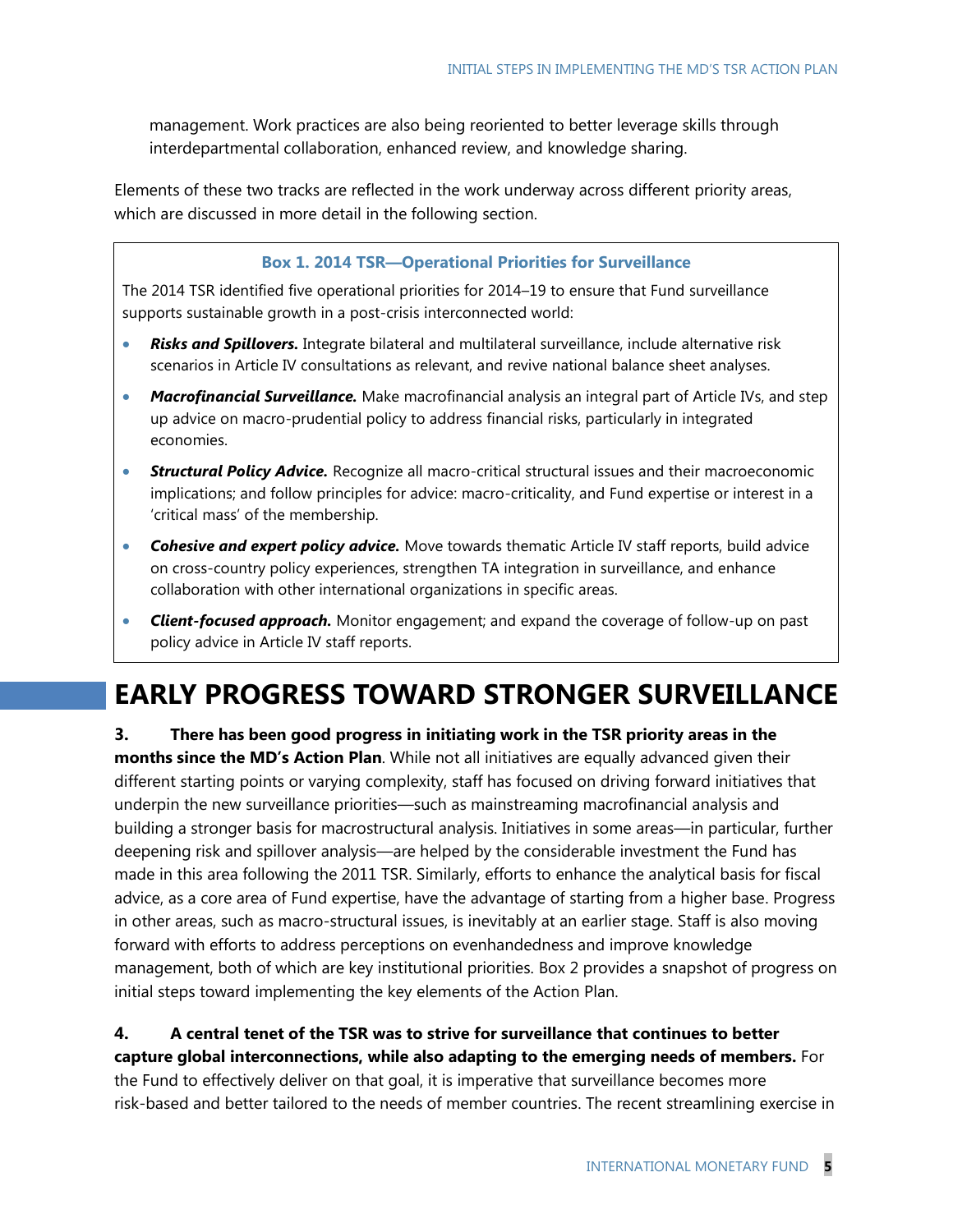the context of the Fund's medium-term budget supports the shift toward a more risk-based approach to our work. The aim is to reorient our activities away from those not critical to safeguarding economic and financial stability, and reallocating resources toward higher priority tasks, including implementing the TSR priorities. At the same time, the TSR Action Plan covers a wide range of initiatives and judgment and selectivity in how these are used in surveillance is fundamental to the spirit of the TSR.



**5. The remainder of this section outlines in more detail the actions under way to support three broad pillars of work identified in the TSR**: (i) integrate and deepen risk and spillover analysis; (ii) more tailored and expert advice; and (iii) achieving greater impact.

### **A. Integrate and Deepen Risk & Spillovers Analysis**

**6. The Fund is pushing ahead with a broad agenda to strengthen risk and spillover analysis, exploiting synergies across a range of initiatives.** Staff is making a considerable—and collaborative—effort involving new approaches to macrofinancial surveillance and to working together across the Fund. This is helping to drive progress in related TSR priority areas. Efforts to better integrate bilateral and multilateral surveillance are also underway.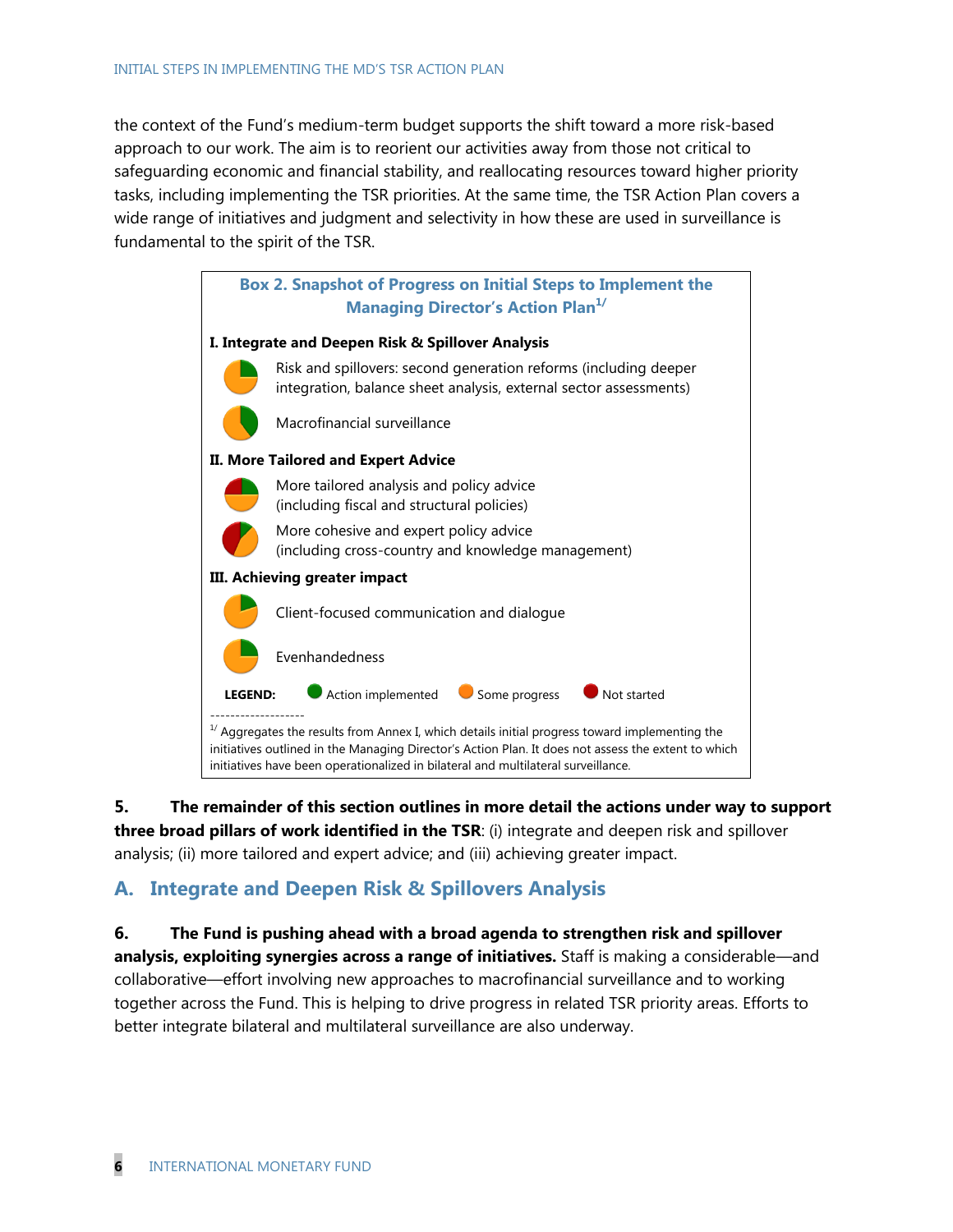### *Mainstreaming Macrofinancial Analysis*

### **7. Building on the Fund's considerable financial sector expertise, staff is exploring new and innovative ways to integrate macro-relevant financial analysis into surveillance.**

*A number of pilot cases will test ways to operationalize macrofinancial surveillance.* Area

departments are leading much of this work, redirecting their resources to support macrofinancial work in 23 pilot Article IV consultations across all regions and income levels (see Figure 1). Drawing on existing expertise, functional departments are providing technical support to these pilots, including through more focused review. Most of these Article IV consultations are slated for the first half of 2015, with around 15 likely to be discussed by the Board before the summer recess.



*Another signature element of this approach is to identify and explore common themes across the* 

*pilot cases.* Engagement among country teams serves as a vehicle to share country experiences across regions and income levels, as well as to share and build expertise across the Fund. Teams are examining a diverse set of themes across the pilot cases, including the macroeconomic implications of the financial cycle, financial deepening, macroprudential policy, and macro-shocks and financial stress (see Figure 2). Given the positive experience so far, this approach may serve as a good model for future collaboration.



**8. Lessons from this early phase will provide the basis for establishing macrofinancial analysis as an essential element of Article IV surveillance.** In this regard, the country pilots can help inform how area departments refocus their efforts and how best to leverage functional department expertise. The review process will internalize these lessons, helping to guide future macrofinancial surveillance. To build skills, particularly among area department staff who will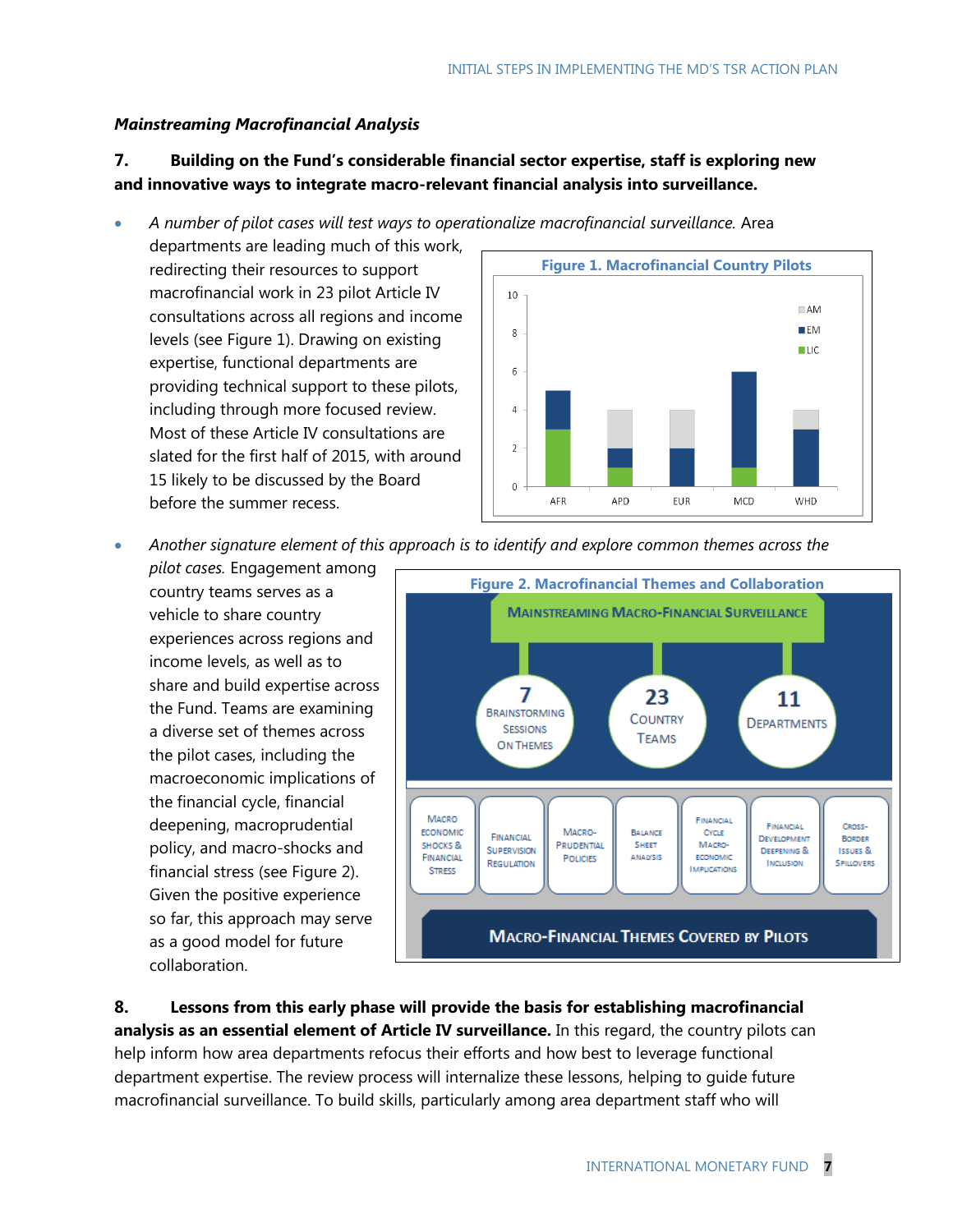conduct the bulk of macrofinancial analysis, ICD, with MCM support, has developed a macrofinancial curriculum of 5 short courses and has already begun providing intensive training for area department staff.

**9. Staff are developing and adapting a variety of tools to support country teams quantify macrofinancial linkages and detect the build-up of systemic risk.** For instance, MCM has revamped the Financial Toolbox website to improve access to tools to assess macrofinancial risks. Tools created for the FSAP (such as stress tests), the GFSR (such as network analysis), and the vulnerability exercises are being adapted for wider use in Article IV consultations. Also, RES has developed a tool to assess the consistency between the macroeconomic outlook and credit conditions. Looking ahead, a key goal will be for teams to extend their macro-frameworks to incorporate a more detailed financial sector to capitalize on different tools and methodological approaches. This could involve, where feasible, linking banking system balance sheets to the real economy to better assess how credit developments affect growth. Ongoing training will support teams in integrating these new tools into their analysis.

**10. A related goal is to better support teams in providing macroprudential policy advice.** Staff issued a new Guidance Note on macroprudential policy in December 2014, together with notes giving more detailed guidance on instruments and additional considerations for macroprudential policy in low-income countries.<sup>3</sup>

#### *Deeper Risk Analysis*

**11. Important strides have been made in efforts to enrich the Fund's risk analysis. This** work is advancing on several fronts:

 **Efforts to revive and adapt balance sheet analysis are underway.** A forthcoming paper, scheduled for Board discussion in June, will examine the Fund's experience with balance sheet analysis and how to use it more effectively in surveillance. It will present a range of key tools, such as the balance sheet matrix, to support deeper analysis by country teams and improve data availability. In parallel, 10 of the macrofinancial pilots are exploring the role balance sheets play in macrofinancial analysis. Building on the major improvements in balance sheet data over the past decade, STA is preparing prototype balance sheet matrices for these pilot countries. This will allow country teams to assess both indicators and the distribution of risk within and across sectors, and to run stress scenarios that will illustrate the transmission of shocks from individual sectors to the macro economy. A range of specialized tools are being developed, such as one to assess the vulnerability of the nonfinancial corporate sector to shocks.

 $\overline{a}$ 

<sup>3</sup> *[Staff Guidance Note on Macroprudential Policy Countries](http://www.imf.org/external/np/pp/eng/2014/110614.pdf)*, November 6, 2014, *[Staff Guidance Note on](http://www.imf.org/external/np/pp/eng/2014/110614a.pdf)  Macroprudential Policy—[Detailed Guidance on Instruments](http://www.imf.org/external/np/pp/eng/2014/110614a.pdf)*, November 6, 2014, and *[Staff Guidance Note on](http://www.imf.org/external/np/pp/eng/2014/110614b.pdf)  Macroprudential Policy—[Considerations for Low Income Countries](http://www.imf.org/external/np/pp/eng/2014/110614b.pdf)*, November 6, 2014.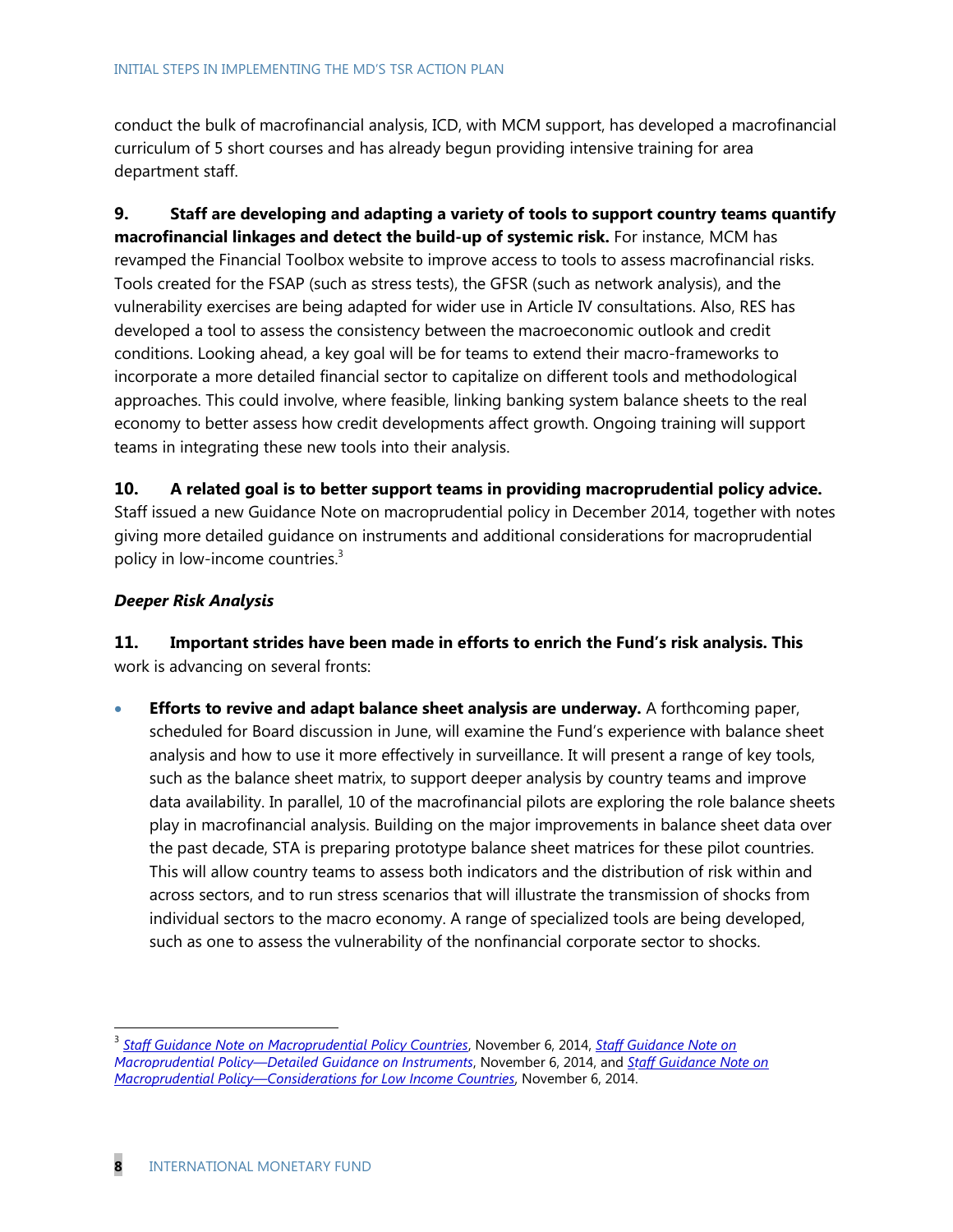- **Staff is also making progress toward developing alternative quantified risk scenarios.** Departments are discussing plans for a first wave of 20 countries to experiment with the design and implementation of alternative scenarios (domestic or global). This will help identify approaches that could be used more widely in Article IV surveillance. To help teams incorporate consistent G-RAM scenarios for external risks into their analysis, the WEO team will begin producing alternative assumptions for key global variables (such as growth in major economies, interest rates, commodity prices) for selected risks in the G-RAM. Initially, this exercise will focus on those risks most relevant to the country teams concerned.
- **The objective of embedding external sector analysis more fully in surveillance is being supported by refinements to our external balance assessment.** The External Balance Assessment (EBA) methodology has been extended to a broader group of countries, with the launch of EBA-lite in the fall 2014 as an additional tool for external sector assessment. This was supported by new operational guidance that is reflected in the updated *Surveillance Guidance Note*. Moreover, staff is preparing a paper on EBA-lite methodology paper, expected to be available by the end of this year. Staff is continuing to assess the scope for developing an EBA-lite type methodology for LICs. The 2015 ESR and spillover report will analyze global imbalances, spillovers, and the policy implications from exchange rate movements among major currencies, which will then be integrated in relevant Article IV consultations.

#### *Further Integrating Bilateral and Multilateral Surveillance*

**12. Efforts to facilitate deeper integration center on promoting an effective two-way flow of ideas between multilateral surveillance and country/regional analysis.** The topics covered in the analytical chapters in the flagships reflect early and broad consultation, including with area departments. The flagship authoring departments are ramping up their efforts to provide more granular, country or regional information to area departments through tailored presentations or notes. This also reflects a more systematic effort to leverage the insights from multilateral surveillance with the introduction of new multilateral products during the global financial crisis. For instance, the G-RAM—which staff began circulating to the Board in January 2015—has facilitated a more consistent treatment of global risks across Article IV reports, and major risks are now summarized in the WEO.

### **B. More Tailored and Expert Advice**

**13. Work is moving forward to ensure that the Fund can provide value-added and tailored advice that can adapt to the changing needs of member countries.** In particular, staff is laying the groundwork for more focused structural analysis—an operational priority—as well as ensuring that our core fiscal advice continues to be 'state of the art.' More broadly, although cultural and institutional changes will take root over time, there are early indications that staff is embracing greater sharing of expertise and cross-country experiences.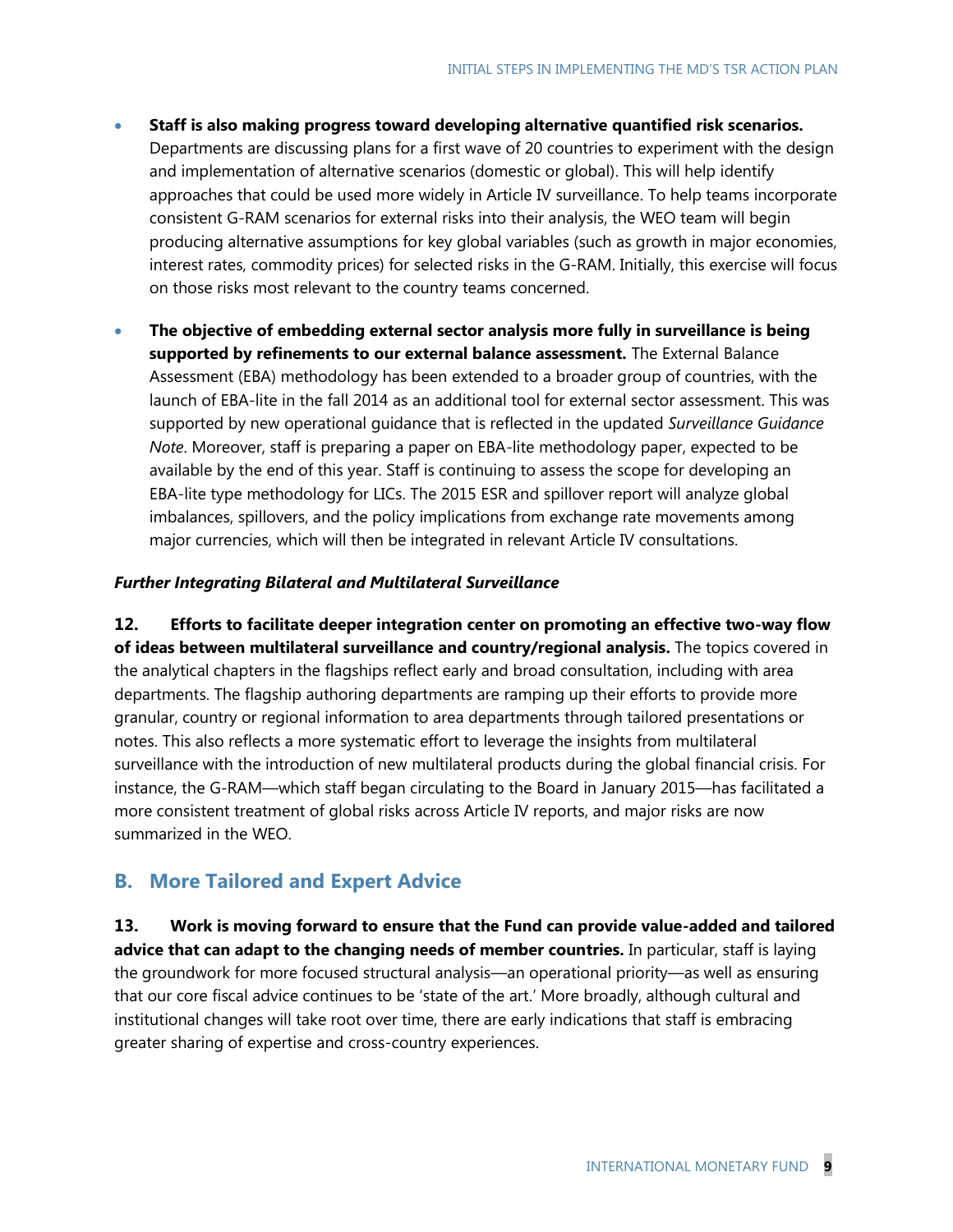#### *More Tailored Macrostructural Analysis*

#### **14. The profile of structural issues continues to rise in Fund surveillance. Although**

strengthening the Fund's approach to structural issues is a long-term agenda, the prominence in many recent Article IV consultations reflects the growing macro-relevance for member countries. Area departments are actively seeking opportunities to improve their coverage of structural issues by collaborating internally and with other agencies and institutions. For instance, AFR and MCD have established departmental groups to coordinate work on inclusive growth issues. AFR, EUR and MCD are also working closely with the World Bank, OECD and relevant regional agencies to coordinate and develop relevant structural policy advice, without duplication. More generally, the updated *Surveillance Guidance Note* aims to support staff's efforts, articulating the post-TSR approach to surveillance of structural issues.

**15. Staff is also making important strides in laying the groundwork for strengthening**

**Fund surveillance of structural issues.** Building on the commitments in the TSR Action Plan, staff is making a concerted effort to boost the Fund's capacity to identify, analyze and, where relevant, offer policy advice on priority structural issues. Over time, analytical and policy work will inform the development of a structural policy "toolkit" to support a tailored, country-specific approach by country teams, and collaboration with other organizations. In particular:

- Building on a range of work across the Fund,<sup>4</sup> staff is developing an analytical framework for *identifying structural reforms with the largest productivity payoffs, across different country groups.* The initial findings (reflected in the spring 2015 *Global Policy Agenda* (GPA)) do not have immediate operational implications, but will guide further work, including a range of country case studies and deeper analysis of potential gains and complementarities of reforms. Staff plans to brief the Board on progress in fall 2015.
- *Other ongoing analytical work across the Fund will reinforce efforts to build expertise on specific structural issues.* Labor and product market reforms feature prominently in the near-term research agenda for both functional and area departments. In other instances, analysis is tailored to region-specific priorities, such as the recent Staff Discussion Note on the opportunities and challenges of Islamic Finance for financial development.<sup>5</sup> Staff across departments are also working together to explore the macroeconomic aspects of inequality, energy and gender issues in a selection of country cases. $<sup>6</sup>$ </sup>

 $\overline{a}$ 

<sup>4</sup> See, for example, *Anchoring Growth: The Importance of Productivity-Enhancing Reforms in Emerging Market and Developing Economies*, Dabla-Norris, et. al. (2013); *The New Normal: A Sector-Level Perspective on Productivity Trends in Advanced Economies*, Dabla-Norris, et. al. (2015); IMF (2008); and "Which Reforms Work and under What Institutional Environment? Evidence from a New Data Set on Structural Reforms," *Review of Economics and Statistics*, Vol. 95:3 (July), pp. 946-968, Prati et. al., 2013.

<sup>5</sup> *[Islamic Finance: Opportunities, Challenges, and Policy Options](http://www.imf.org/external/pubs/ft/sdn/2015/sdn1505.pdf)*; SDN/15/05; April 6, 2015.

 $6$  Several recent Article IV consultation staff reports, and the accompanying selected issues papers, examined the macroeconomic aspects of gender (e.g., India) and inequality (e.g., Mauritania and Nigeria).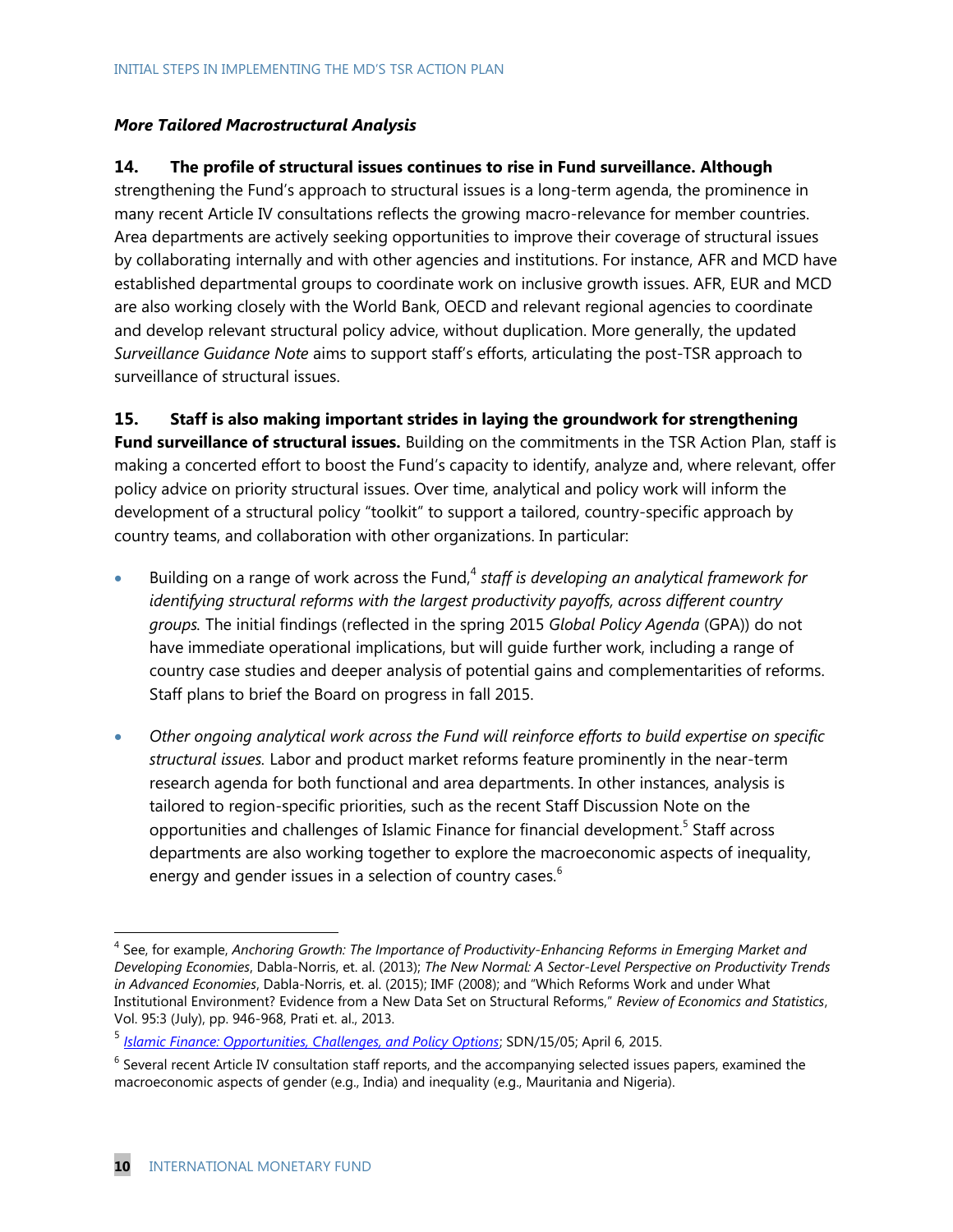*Staff is systematically cataloguing the coverage of structural issues in recent Article IV reports*. By providing a more granular picture of the structural issues in member countries, this can help ensure that future analytical and policy work is client-focused and reflects members most pressing macrostructural needs.

#### *More Tailored and Adaptable Fiscal Advice*

**16. Work is continuing across the Fund to ensure that growth and sustainability are**

**appropriately accounted for in our fiscal advice**. The updated *Surveillance Guidance Note* now includes a dedicated section on fiscal policy surveillance, emphasizing several challenges identified during the TSR (e.g., fiscal risks, fiscal anchors, and balancing cyclical and sustainability considerations). These priorities are also reflected in the country review process (e.g., greater attention to fiscal anchors) as well as targeted research to provide a stronger analytical basis for fiscal advice in bilateral surveillance, particularly judgments about growth and sustainability considerations. This includes upcoming Board papers on fiscal anchors, and fiscal policy and longterm growth, as well as technical work on methodologies for estimating structural fiscal balance adjustment (in particular, correcting for financial and asset-price cycles). Complementing the work on structural fiscal balances, the Spring 2015 WEO tackles methodological issues related to estimating potential output, and the Spring 2015 Fiscal Monitor examines the role and size of automatic budget stabilizers and their contribution to growth.

#### *Cohesive Advice and Knowledge Sharing*

**17. New work practices are being adopted more widely to support surveillance that provides a 'whole economy view' and draws on a 'whole of Fund' perspective.** A number of departments have signaled plans to produce more thematic Article IV staff reports in cases where focusing on a particular economic challenge would facilitate a deeper discussion of policy interactions. Functional departments have also reiterated their willingness to strengthen their participation in the review process for highly vulnerable countries, based on an ongoing dialogue with area departments. For instance, MCM has already agreed new country review lists with each area department, covering the most vulnerable countries. Departments are also considering other options for better leveraging capacity development in surveillance, including in some instances country desks participating in technical assistance missions related to the macrofinancial pilots.

#### **18. Efforts to leverage cross-country experiences have gained momentum since the TSR.**

 At the institutional level, the Knowledge Management (KM) Working Group has presented its final report to Management, including a KM strategy and program to help design, coordinate, and communicate the Fund's knowledge-sharing activities. Management intends to establish a small KM Unit, underpinned by a robust governance structure to ensure that it will promote strong KM practices. At the same time, some departments are already incorporating key KM program goals in preparing their FY2016 accountability frameworks.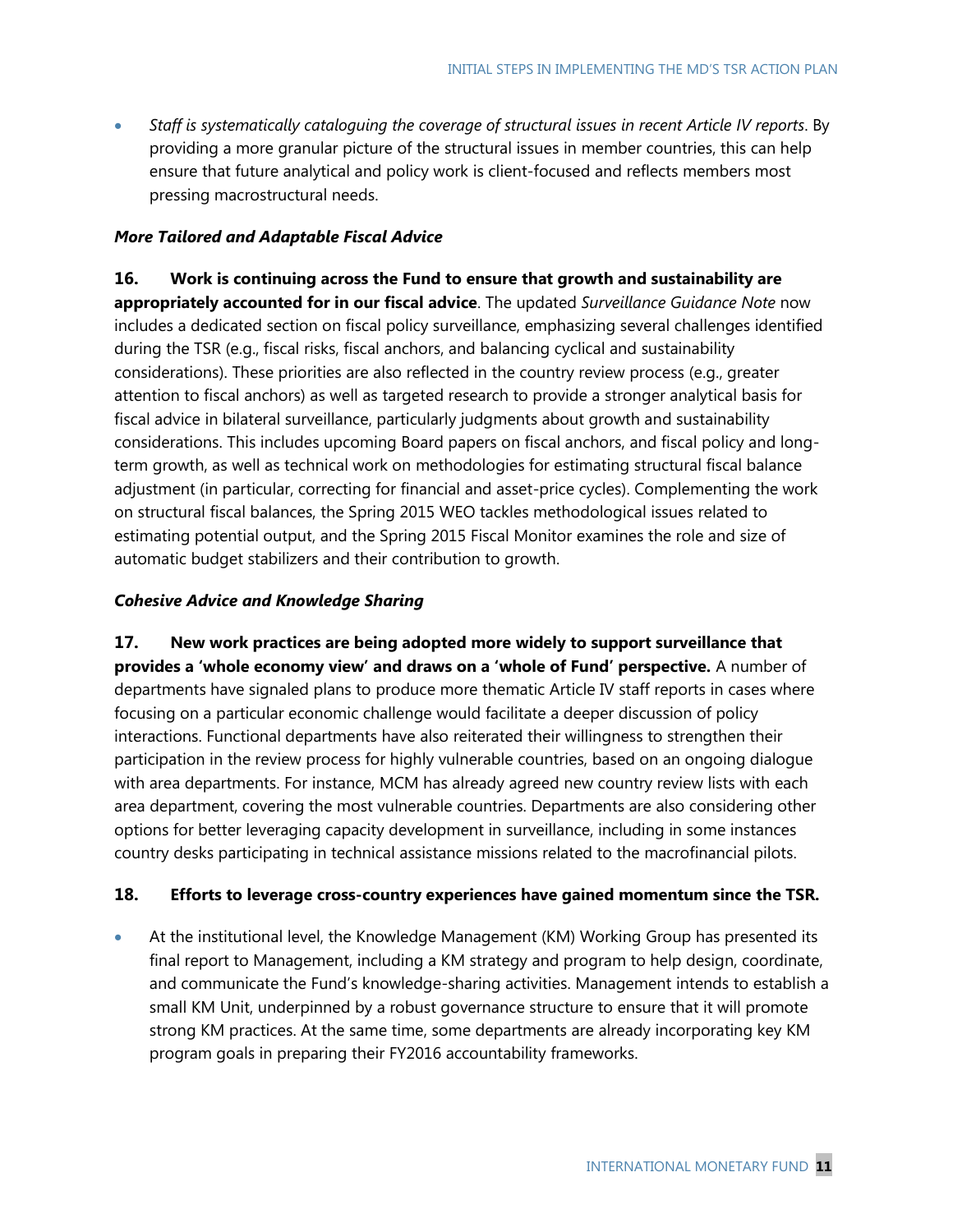Initial institutional buy-in to the KM agenda has been positive. Sharing information and crosscountry lessons has become a core operating principle in a number of recent cross-cutting Fund projects, including macrofinancial analysis. These initiatives will help to kick start the more broad-based use of cross-country experiences and expert advice in Fund surveillance. For instance, staff is working to strengthen the functionality of intranet-based thematic sites for sharing cross-country and other analytical resources. New thematic knowledge sites have been or are being established reflecting the needs of country teams facing similar challenges (e.g., small states, fragile states, Islamic finance, gender, inequality), and other sites are being revamped with stronger cross-departmental participation (capital flows).

### **C. Achieving Greater Impact**

**19. While achieving greater impact through surveillance is inherently a longer-term endeavor, staff is putting in place mechanisms and conditions to support this goal.** This includes steps toward better understanding and addressing perceptions of evenhandedness, promoting greater clarity of multilateral messaging, and facilitating more effective two-way dialogue with member countries.

#### *Evenhandedness*

**20. Staff is taking steps toward clarifying the Fund's approach to evenhandedness and establishing a mechanism for reporting concerns.** The updated *Surveillance Guidance Note* outlines the concept of evenhandedness based on risk-adjusted "inputs" to surveillance, as agreed in the TSR. Cross-departmental work is now underway to develop principles to help form a shared and deeper understanding of evenhandedness based on the underlying "inputs" to Fund surveillance, and to guide assessments of evenhandedness concerns. Staff has also begun to discuss the broad outlines of the assessment mechanism, through which country authorities would raised concerns via their Executive Directors. Progress on both the principles and mechanism will provide a basis for staff to quickly establish a dedicated mailbox, expected later this year.

### *Client-focused Communication and Dialogue*

**21. Active efforts are underway to improve the clarity and coherence of multilateral surveillance messages.** The immediate focus has been on aligning and coordinating multilateral messages, in particular with the suite of spring flagships. Consistent with the Action Plan, the spring 2015 GPA summarizes the main Fund views on the global outlook, risks and policy actions. Looking ahead, plans are also in train to streamline the underlying multilateral surveillance products. The analysis in the 2015 Spillover and External Sector Reports will be more focused and targeted toward policymakers, with analysis from the former to be folded into the WEO from 2016. With regards the flagships: the regional trends chapter of the WEO will be abolished to avoid duplication with the REOs; the GFSR will be streamlined; and the full Fiscal Monitor (including conjunctural analysis) will move to a once a year schedule and will not be produced in the fall 2015.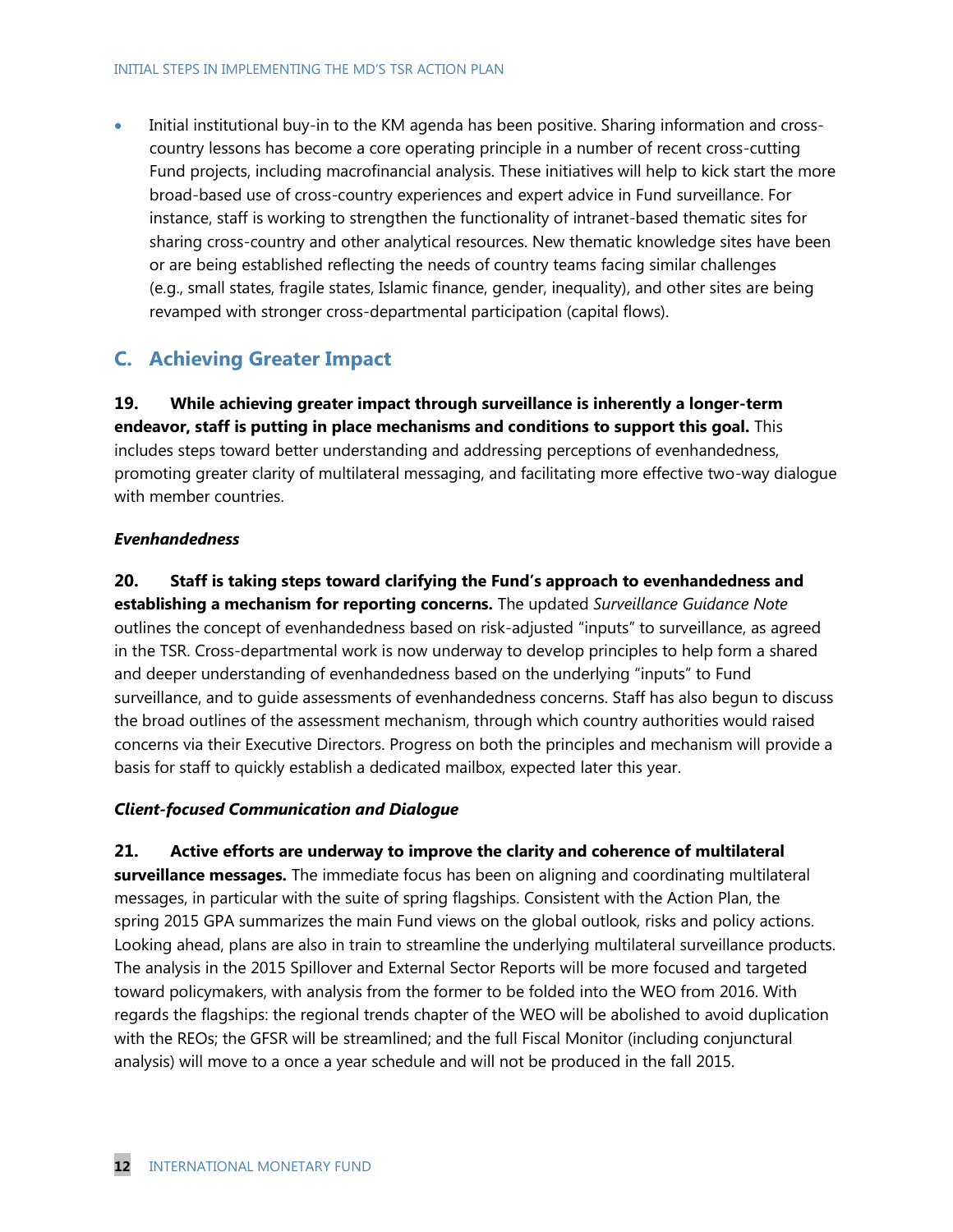### **22. More broadly, the Fund is taking steps to improve its strategic communication planning and the basis for policy dialogue with member countries.**

- Management is taking a more forward-looking and holistic approach to coordinating key events and communications milestones across the Fund, in line with the recent review of the IMF's communications strategy.<sup>7</sup> In this regard, COM, in partnership with relevant departments, has made progress in planning for regional and global outreach, including major conferences. Efforts are also underway to more systematically track and assess the impact of major outreach events and the Fund's engagement with member countries more broadly. A number of departments (APD, EUR, MCD and WHD), in consultation with COM, are revisiting their communication strategies in light of the TSR.
- Following AFR's example, MCD is planning to roll out a targeted annual survey in FY2016 to monitor the quality of engagement and policy dialogue. Departments, in particular APD, are exploring new approaches to informal engagement with authorities, including through video conferencing, group engagement with countries facing similar circumstances (e.g., small states), and in the margins of high-level conferences.
- Several departments are making concerted efforts to ensure that Article IV staff reports include a holistic assessment of past policy advice, highlighting changes in staff advice and, where relevant, different approaches by the authorities.

# **LOOKING AHEAD**

### **23. Staff will continue to push ahead with the full range of initiatives to strengthen**

**surveillance,** as set out in the Managing Director's Action Plan and based on further guidance from Executive Directors during this discussion. Ongoing engagement among staff will be critical as work continues on TSR implementation, both to raise awareness and to understand the issues teams are facing. Managers will play a vital role in implementing changed work practices, and the new leadership framework clarifies their roles, responsibilities, and behaviors which will support this.

**24. With many initiatives taking time to bear fruit, staff will use different avenues to report progress to the Board.** This could include updates on specific topics (such as the forthcoming Board paper on balance sheet analysis, or briefings on macrofinancial or macrostructural issues later in the year) or across a range of issues in the work program. In 2017, staff will undertake an assessment of the impact of these initiatives on surveillance for Board consideration in the context of the interim implementation assessment.

 7 *[Review of the IMF's Communications Strategy](http://www.imf.org/external/np/pp/eng/2014/063014.pdf)*, August 8, 2014.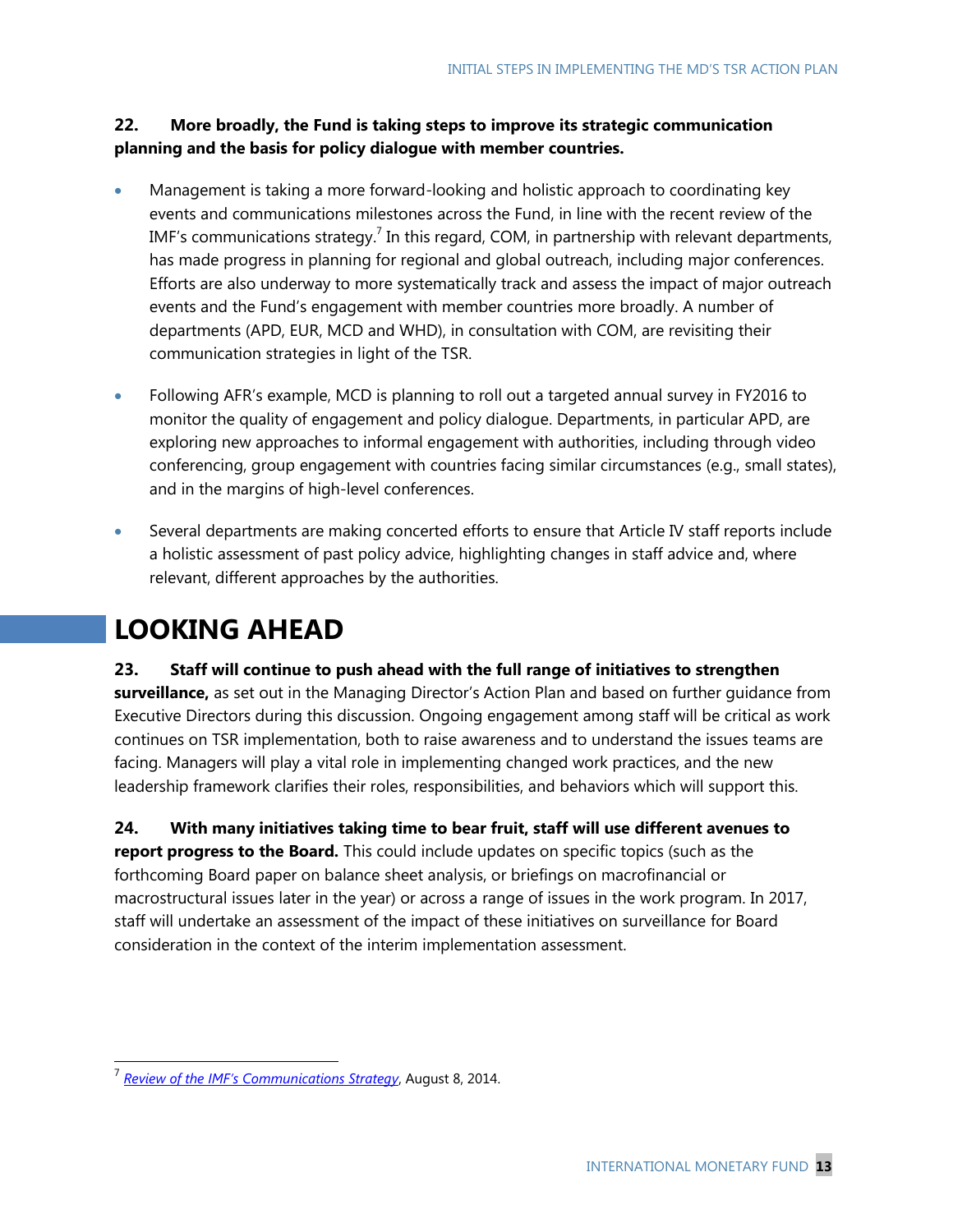## **Annex I. TSR Action Plan Scorecard**

|           | I. INTEGRATING & DEEPENING RISK & SPILLOVER ANALYSIS                                                                                                                                                                                                                                        |  |  |  |  |
|-----------|---------------------------------------------------------------------------------------------------------------------------------------------------------------------------------------------------------------------------------------------------------------------------------------------|--|--|--|--|
|           | <b>Risks &amp; Spillovers: Second Generation Reforms</b>                                                                                                                                                                                                                                    |  |  |  |  |
|           | <b>Integrating Bilateral and Multilateral Surveillance</b>                                                                                                                                                                                                                                  |  |  |  |  |
|           | The topics for the analytical chapters of the flagships will reflect other departments' views.                                                                                                                                                                                              |  |  |  |  |
|           | The flagship authors will give tailored presentations to area departments, summarizing the key<br>flagship messages (including the analytical chapters) and highlighting the implications of global<br>risks for different country groupings (depending on their level of development).     |  |  |  |  |
| $\bullet$ | REOs will discuss the implications of global risks and spillovers for their regions/countries.                                                                                                                                                                                              |  |  |  |  |
|           | The World Economic Outlook (WEO) will summarize the key global risks highlighted in the Global<br>Risk Assessment Matrix (G-RAM).                                                                                                                                                           |  |  |  |  |
|           | Staff will issue the G-RAM to the Board for information on a quarterly basis.                                                                                                                                                                                                               |  |  |  |  |
|           | Article IV consultations for economies whose policies are likely to have systemic spillovers will<br>include greater quantification of the impact of outward spillovers and spillbacks.                                                                                                     |  |  |  |  |
| $\bullet$ | <b>Deeper Risk Analysis</b><br>Country teams will use an eclectic approach in risk and spillover analysis, applying a range of<br>specialized analytical techniques where needed.                                                                                                           |  |  |  |  |
|           | Through focused training, the Institute for Capacity Development (ICD) will support deepening risk<br>and spillover analysis.                                                                                                                                                               |  |  |  |  |
|           | Article IV staff reports will include an alternative quantified risk scenario for countries where one or<br>a combination of risks (external or domestic) could have a material impact on the economic<br>outlook. Alternative scenarios will be prepared for a first wave of 20 countries. |  |  |  |  |
|           | To support alternative quantified risk scenarios for global risks, the WEO team will prepare<br>alternative global assumptions for risks identified in the G-RAM.                                                                                                                           |  |  |  |  |
|           | <b>Balance Sheet Analysis</b>                                                                                                                                                                                                                                                               |  |  |  |  |
| $\bullet$ | Interdepartmental task force to develop the dataset, template, and guidance for country teams.                                                                                                                                                                                              |  |  |  |  |
|           | Country teams to deepen analysis with authorities and identify relevant data gaps. Where possible<br>and relevant, Article IV reports will include matrices showing assets and liabilities, their maturity<br>and currency composition, for each sector.                                    |  |  |  |  |
|           | Identify and implement 5 pilot cases for balance sheet analysis in Article IV consultations, one for<br>each area department                                                                                                                                                                |  |  |  |  |
|           | SPR to expand external DSA to assess shocks to external flows.                                                                                                                                                                                                                              |  |  |  |  |
|           | Fund staff will work with G20 members to develop plans for a second phase of the G-20 Data Gaps<br>Initiative starting in 2016.                                                                                                                                                             |  |  |  |  |
|           | Over the medium term, the staff will intensify efforts to develop a global flow of funds at least for<br>the largest global economies.                                                                                                                                                      |  |  |  |  |
|           | <b>External Sector Assessment</b>                                                                                                                                                                                                                                                           |  |  |  |  |
|           | Extend EBA-lite to non-EBA countries with data availability.<br>Develop an EBA-lite type external sector assessment methodology for low-income countries.                                                                                                                                   |  |  |  |  |
|           | A paper describing the EBA-lite methodology plus the dataset and programs underpinning the<br>EBA-lite results will be made publicly available by end-2015.                                                                                                                                 |  |  |  |  |
| $\bullet$ | Article IV staff reports for all countries where the EBA or EBA-lite methodology is applied to<br>discuss the contribution of domestic policies to external imbalances and use these results in<br>relevant policy discussions.                                                             |  |  |  |  |
|           | Good progress<br>Some progress<br>Little progress<br>Action implemented<br>Not started<br><b>LEGEND:</b><br>It is too early to assess items marked as "" as these relate to how recommendations are reflected in surveillance.                                                              |  |  |  |  |
|           |                                                                                                                                                                                                                                                                                             |  |  |  |  |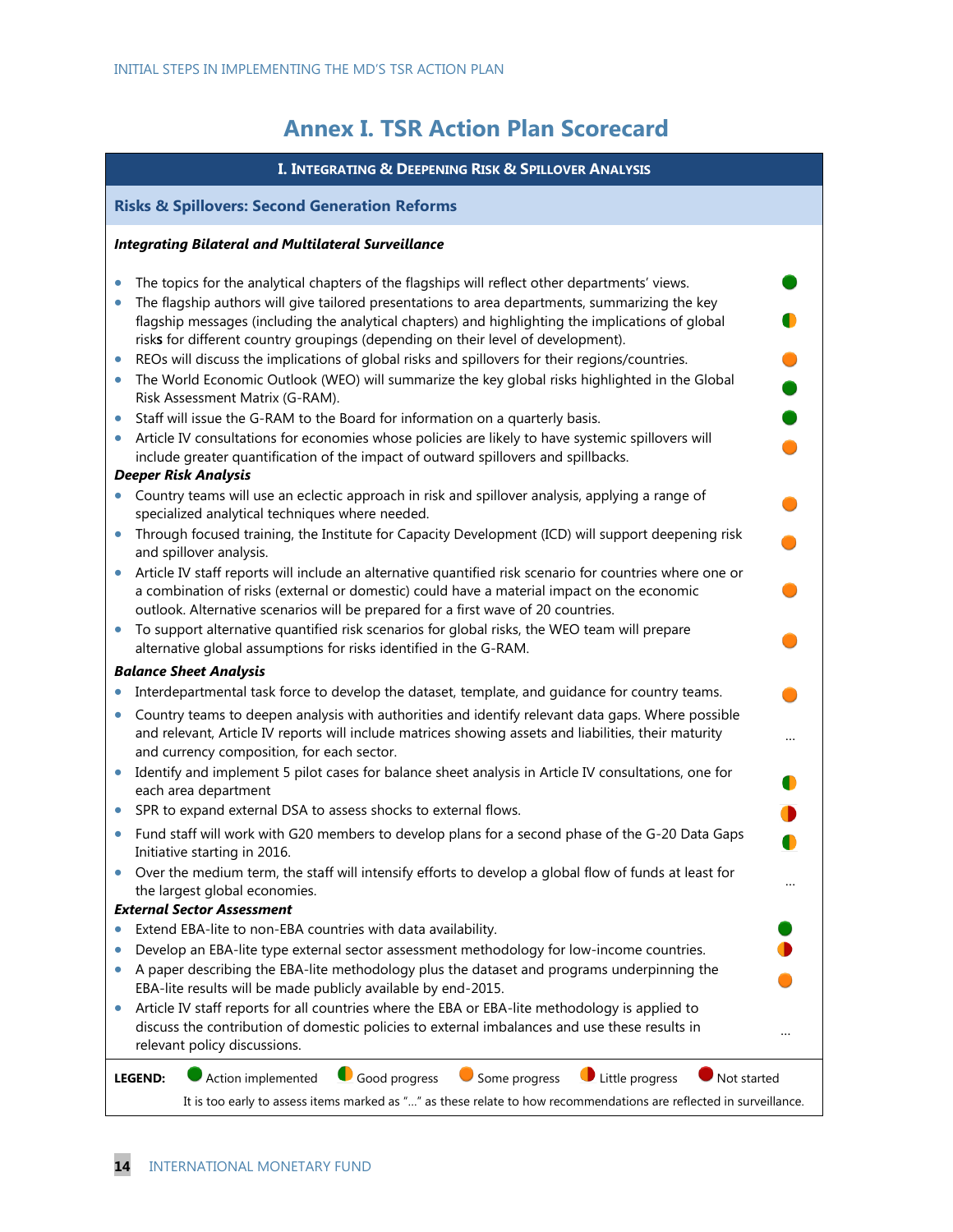|           | <b>Macrofinancial surveillance</b>                                                                                                                                                                                                                                                               |  |
|-----------|--------------------------------------------------------------------------------------------------------------------------------------------------------------------------------------------------------------------------------------------------------------------------------------------------|--|
|           | Identify themes for countries from a diverse range of regions and income groups, and provide<br>inter-departmental support to develop and reflect this analysis in forthcoming Article IV<br>consultations.                                                                                      |  |
|           | Increased efforts to disseminate user-friendly toolkits.                                                                                                                                                                                                                                         |  |
| $\bullet$ | Develop analytical frameworks for macrofinancial analysis, drawing on a wide range of<br>perspectives.                                                                                                                                                                                           |  |
| $\bullet$ | Develop a macrofinancial training program.                                                                                                                                                                                                                                                       |  |
| $\bullet$ | Share good practice examples through effective knowledge management.                                                                                                                                                                                                                             |  |
| $\bullet$ | Stepped-up and focused review to help strengthen macrofinancial analysis and advice in                                                                                                                                                                                                           |  |
|           | Article IV staff reports, including on macroprudential policies.                                                                                                                                                                                                                                 |  |
|           | <b>II. MORE TAILORED &amp; EXPERT ADVICE</b>                                                                                                                                                                                                                                                     |  |
|           | <b>More tailored policy advice</b>                                                                                                                                                                                                                                                               |  |
|           | <b>Fiscal Policy</b>                                                                                                                                                                                                                                                                             |  |
|           | Undertake analytic work on the basis for calculating and using structural fiscal balance estimates.                                                                                                                                                                                              |  |
|           | Improve the measurement of potential output with due regard to the operational and technical                                                                                                                                                                                                     |  |
|           | constraints in this area.                                                                                                                                                                                                                                                                        |  |
|           | Article IV staff reports to specify a fiscal anchor as appropriate for each country.                                                                                                                                                                                                             |  |
|           | <b>Structural Policies</b>                                                                                                                                                                                                                                                                       |  |
|           | Article IV staff reports should identify structural issues critical to macroeconomic developments<br>and risks, and analyze their macroeconomic implications. Where these structural issues are within<br>the Fund's core expertise, staff reports should also offer policy advice.              |  |
| $\bullet$ | Collaborate with other expert agencies in structural areas where the Fund does not have<br>expertise. Establish an interdepartmental task force to help identify priority areas, and develop<br>working links with relevant international agencies and institutions.                             |  |
|           | Identify and strategically invest in strengthening institutional capacity in certain aspects of labor<br>market policies (around three to four) where members' needs are greatest. Where sufficient<br>demand, ICD could develop training in collaboration with relevant functional departments. |  |
|           | <b>More Cohesive and Expert policy advice</b>                                                                                                                                                                                                                                                    |  |
| ۰         | Article IV staff reports should explicitly discuss the policy mix. Staff is encouraged to structure<br>reports around economic goals and themes (rather than by sector).                                                                                                                         |  |
| $\bullet$ | Where requested by area departments, FAD and MCM will ensure participation in the review<br>process and missions to highly vulnerable countries flagged in the vulnerability exercises.                                                                                                          |  |
|           | • Country desks will participate more systematically in critical policy-related TA missions.                                                                                                                                                                                                     |  |
| $\bullet$ | Establish a small Knowledge Management (KM) Unit, reporting to Management, to help design,<br>coordinate, and communicate the Fund's knowledge sharing activities.                                                                                                                               |  |
| ۰         | Include key KM program goals in departmental accountability frameworks.                                                                                                                                                                                                                          |  |
| $\bullet$ | Implement KM program, including more consistent document tagging with thematic and other<br>metadata to ensure searchability, and consolidate topical materials to improve accessibility.                                                                                                        |  |
| 0         | Training, incentives, and governance to ensure that new KM business practices are followed.                                                                                                                                                                                                      |  |
| $\bullet$ | Interdepartmental working group to identify 5-10 priority policy areas where additional steps to<br>document country experience would have high value.                                                                                                                                           |  |
| $\bullet$ | Establish a repository of cross-country materials, with a good start planned for FY16.                                                                                                                                                                                                           |  |
| ۰         | Article IV teams strongly encouraged to include cross-country policy lessons in policy notes.                                                                                                                                                                                                    |  |
| $\bullet$ | Make the Fund's expertise more directly available to members through IMF.org, and implement a<br>new web content management system in FY16.                                                                                                                                                      |  |